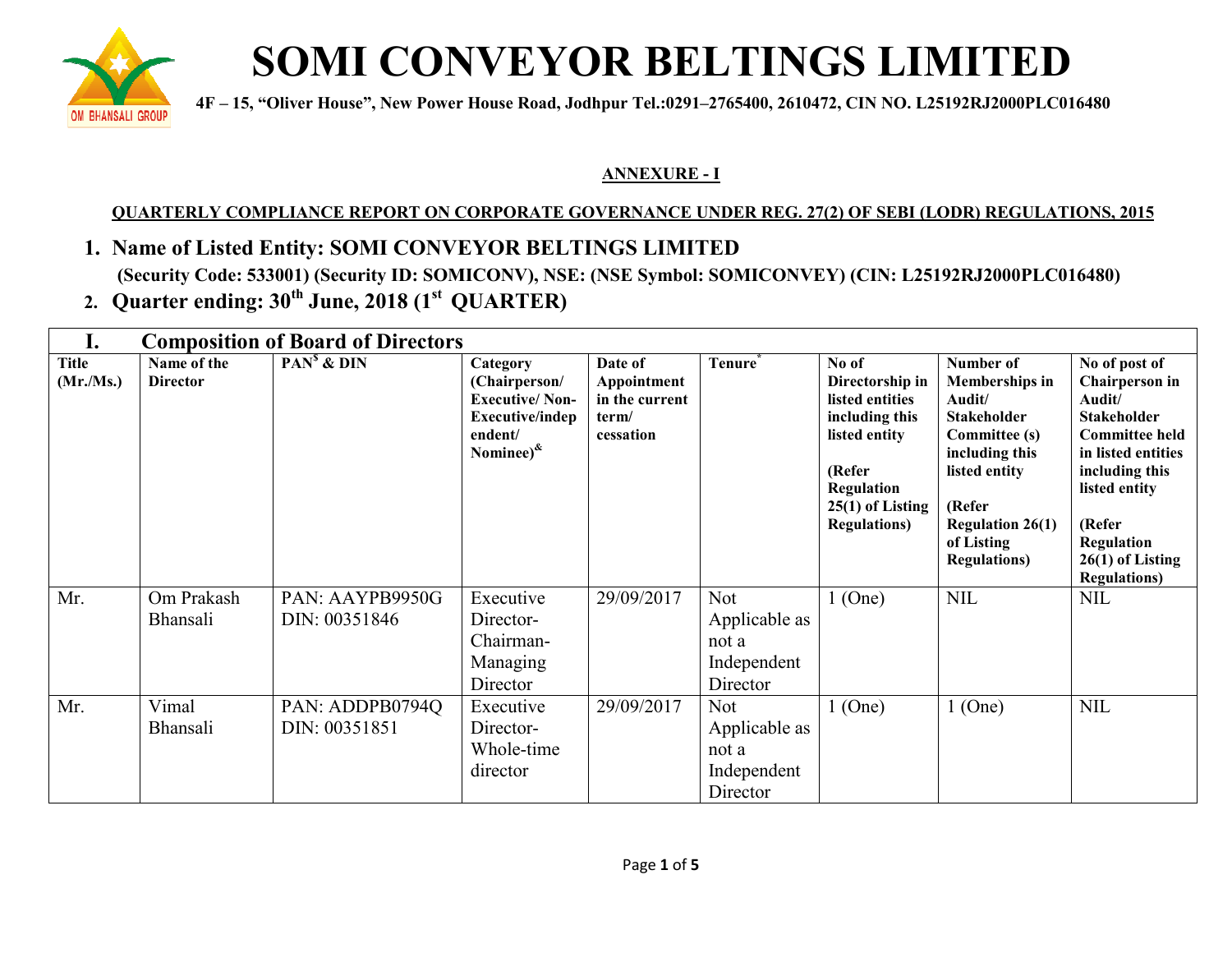| Mr.                                                                                                                                                                                                                                                                                                                                                                                                                                                                                                    | Gaurav<br>Bhansali           | PAN: ADDPB0795R<br>DIN: 00351860 | Executive<br>Director-<br>Whole-time<br>director               | 29/09/2017 | <b>Not</b><br>Applicable as<br>not a<br>Independent<br>Director | $1$ (One) | $1$ (One)  | <b>NIL</b> |
|--------------------------------------------------------------------------------------------------------------------------------------------------------------------------------------------------------------------------------------------------------------------------------------------------------------------------------------------------------------------------------------------------------------------------------------------------------------------------------------------------------|------------------------------|----------------------------------|----------------------------------------------------------------|------------|-----------------------------------------------------------------|-----------|------------|------------|
| Mr.                                                                                                                                                                                                                                                                                                                                                                                                                                                                                                    | Mahendra<br>Kumar<br>Rakecha | PAN: ABBPR6748N<br>DIN: 00648532 | Independent<br>Director-Non<br>Executive<br>Director           | 30/09/2015 | 11 Years 9<br>Months                                            | $1$ (One) | $2$ (Two)  | $1$ (One)  |
| Mr.                                                                                                                                                                                                                                                                                                                                                                                                                                                                                                    | Yogesh<br>Maheshwari         | PAN: AAQPM6696N<br>DIN: 01202089 | Independent<br>Director-Non<br>Executive<br>Director           | 30/09/2015 | 11 Years 5<br>Months and<br>21 Days                             | $1$ (One) | <b>NIL</b> | <b>NIL</b> |
| Mr.                                                                                                                                                                                                                                                                                                                                                                                                                                                                                                    | Sharad<br>Gyanmal<br>Nahata  | PAN: ACIPN2323F<br>DIN: 06814502 | Independent<br>Director-Non<br>Executive<br>Director           | 30/09/2014 | 4 Years 4<br>Months and<br>16 Days                              | $1$ (One) | $2$ (Two)  | $1$ (One)  |
| Ms.                                                                                                                                                                                                                                                                                                                                                                                                                                                                                                    | Surbhi Rathi                 | PAN: ARIPR4034N<br>DIN: 07115169 | Women-<br>Independent<br>Director-Non<br>Executive<br>Director | 30/09/2015 | 3 Years 3<br>Months and<br>3 days                               | $1$ (One) | <b>NIL</b> | <b>NIL</b> |
| PAN number of any director would not be displayed on the website of Stock Exchange<br><sup>&amp;</sup> Category of directors means executive/non-executive/independent/Nominee. if a director fits into more than one category write all categories<br>separating them with hyphen<br>to be filed only for Independent Director. Tenure would mean total period from which Independent director is serving on Board of directors of the<br>listed entity in continuity without any cooling off period. |                              |                                  |                                                                |            |                                                                 |           |            |            |

Page **2** of **5**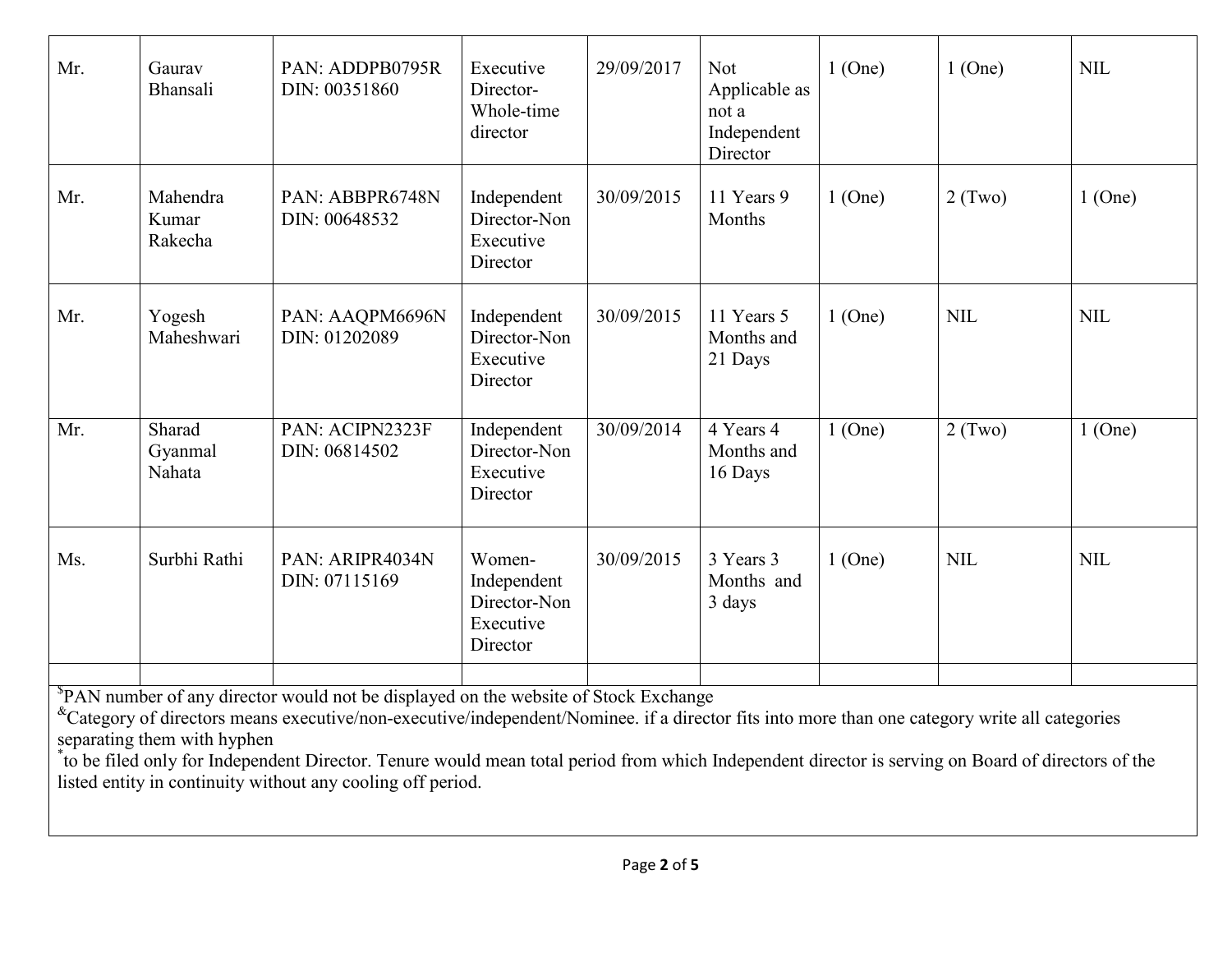| II.<br><b>Composition of Committees</b>                                    |                                  |                                                                                                                                                               |  |  |  |  |
|----------------------------------------------------------------------------|----------------------------------|---------------------------------------------------------------------------------------------------------------------------------------------------------------|--|--|--|--|
| <b>Name of Committee</b>                                                   | <b>Name of Committee members</b> | <b>Category (Chairperson/Executive/Non</b>                                                                                                                    |  |  |  |  |
|                                                                            |                                  | Executive/Independent/Nominee) <sup>S</sup>                                                                                                                   |  |  |  |  |
| 1. Audit Committee                                                         | 1. Mahendra Kumar Rakecha        | Chairman- Independent Director-Non-Executive Director                                                                                                         |  |  |  |  |
|                                                                            | 2. Gauray Bhansali               | <b>Executive Director- Whole Time Director</b>                                                                                                                |  |  |  |  |
|                                                                            | 3. Sharad Gyanmal Nahata         | Independent Director- Non-Executive Director                                                                                                                  |  |  |  |  |
| 2. Nomination &<br><b>Remuneration Committee</b>                           | 1. Yogesh Maheshwari             | Chairman-Independent Director-Non Executive Director                                                                                                          |  |  |  |  |
|                                                                            | 2. Mahendra Kumar Rakecha        | Independent Director-Non-Executive Director                                                                                                                   |  |  |  |  |
|                                                                            | 3. Sharad Gyanmal Nahata         | Independent Director-Non-Executive Director                                                                                                                   |  |  |  |  |
| 3. Risk Management<br>Committee (if applicable)                            | N.A.                             | N.A.                                                                                                                                                          |  |  |  |  |
| <b>Stakeholders Relationship</b><br>4.<br>Committee                        | 1. Sharad Gyanmal Nahata         | Chairman- Independent Director- Non Executive Director                                                                                                        |  |  |  |  |
|                                                                            | 2. Mahendra Kumar Rakecha        | Independent Director-Non-Executive Director                                                                                                                   |  |  |  |  |
|                                                                            | 3. Vimal Bhansali                | <b>Executive Director- Whole Time Director</b>                                                                                                                |  |  |  |  |
| separating them with hyphen                                                |                                  | <sup>&amp;</sup> Category of directors means executive/non executive/independent/nominee. if a director fits into more than one category write all categories |  |  |  |  |
|                                                                            |                                  |                                                                                                                                                               |  |  |  |  |
| III.<br><b>Meeting of Board of Directors</b>                               |                                  |                                                                                                                                                               |  |  |  |  |
| Date(s) of Meeting (if any)<br>Date(s) of Meeting (if any) in the relevant |                                  | Maximum gap between any two consecutive (in number of days)                                                                                                   |  |  |  |  |
| in the previous quarter<br>quarter                                         |                                  |                                                                                                                                                               |  |  |  |  |
| 14 <sup>th</sup> February, 2018                                            | $30^{th}$ May, 2018              | 104 Days                                                                                                                                                      |  |  |  |  |
|                                                                            |                                  |                                                                                                                                                               |  |  |  |  |
|                                                                            |                                  |                                                                                                                                                               |  |  |  |  |
|                                                                            |                                  |                                                                                                                                                               |  |  |  |  |
| IV.<br><b>Meeting of Committees (Audit Committee Only)</b>                 |                                  |                                                                                                                                                               |  |  |  |  |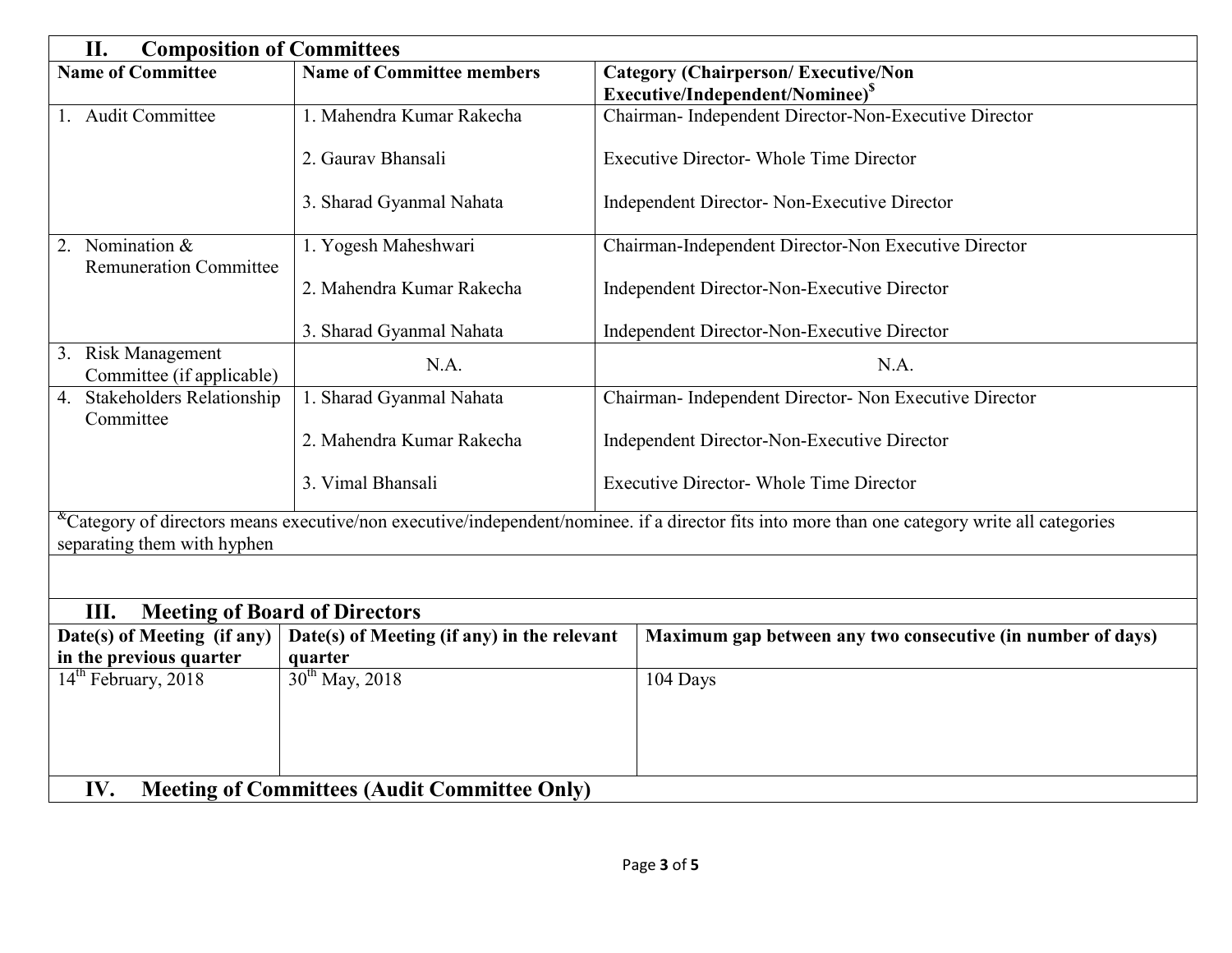| Date(s) of meeting of the<br>Audit committee in the<br>relevant quarter                                                                                                                        | Whether<br>requirement of<br><b>Quorum</b> met | Date(s) of meeting of<br>the committee in the<br>previous quarter | Maximum gap between any two consecutive meetings in number<br>of days <sup>®</sup>                                                                                                                                                                                                     |  |  |  |  |
|------------------------------------------------------------------------------------------------------------------------------------------------------------------------------------------------|------------------------------------------------|-------------------------------------------------------------------|----------------------------------------------------------------------------------------------------------------------------------------------------------------------------------------------------------------------------------------------------------------------------------------|--|--|--|--|
|                                                                                                                                                                                                | (details)                                      |                                                                   |                                                                                                                                                                                                                                                                                        |  |  |  |  |
| $30^{th}$ May, 2018                                                                                                                                                                            | Yes, All the Three<br>Members were<br>present  | 14 <sup>th</sup> February, 2018                                   | 104 Days                                                                                                                                                                                                                                                                               |  |  |  |  |
|                                                                                                                                                                                                |                                                |                                                                   | This information has to be mandatorily be given for audit committee, for rest of the committees giving this information is optional                                                                                                                                                    |  |  |  |  |
| V.<br><b>Related Party Transactions</b>                                                                                                                                                        |                                                |                                                                   |                                                                                                                                                                                                                                                                                        |  |  |  |  |
| <b>Subject</b>                                                                                                                                                                                 |                                                |                                                                   | <b>Compliance status (Yes/No/NA)</b> refer note below                                                                                                                                                                                                                                  |  |  |  |  |
| Whether prior approval of audit committee obtained                                                                                                                                             |                                                | N.A.                                                              |                                                                                                                                                                                                                                                                                        |  |  |  |  |
| Whether shareholder approval obtained for material<br><b>RPT</b>                                                                                                                               |                                                | N.A.                                                              |                                                                                                                                                                                                                                                                                        |  |  |  |  |
| Whether details of RPT entered into pursuant to                                                                                                                                                |                                                |                                                                   |                                                                                                                                                                                                                                                                                        |  |  |  |  |
| omnibus approval have been reviewed by Audit<br>Committee                                                                                                                                      |                                                | N.A.                                                              |                                                                                                                                                                                                                                                                                        |  |  |  |  |
| <b>Note</b>                                                                                                                                                                                    |                                                |                                                                   |                                                                                                                                                                                                                                                                                        |  |  |  |  |
| 1.                                                                                                                                                                                             |                                                |                                                                   | In the column "Compliance Status", compliance or non-compliance may be indicated by Yes/No/N.A. For example, if the Board has been<br>composed in accordance with the requirements of Listing Regulations, "Yes" may be indicated. Similarly, in case the Listed Entity has no related |  |  |  |  |
| party transactions, the words "N.A." may be indicated.                                                                                                                                         |                                                |                                                                   |                                                                                                                                                                                                                                                                                        |  |  |  |  |
| 2. If status is "No" details of non-compliance may be given here.                                                                                                                              |                                                |                                                                   |                                                                                                                                                                                                                                                                                        |  |  |  |  |
|                                                                                                                                                                                                |                                                |                                                                   |                                                                                                                                                                                                                                                                                        |  |  |  |  |
|                                                                                                                                                                                                |                                                |                                                                   |                                                                                                                                                                                                                                                                                        |  |  |  |  |
| <b>Affirmations</b><br>VI.                                                                                                                                                                     |                                                |                                                                   |                                                                                                                                                                                                                                                                                        |  |  |  |  |
| 1. The composition of Board of Directors is in terms of SEBI (Listing obligations and disclosure requirements) Regulations, 2015: YES                                                          |                                                |                                                                   |                                                                                                                                                                                                                                                                                        |  |  |  |  |
| The composition of the following committees is in terms of SEBI (Listing obligations and disclosure requirements) Regulations, 2015.<br>2.                                                     |                                                |                                                                   |                                                                                                                                                                                                                                                                                        |  |  |  |  |
| a. Audit Committee: YES<br>b. Nomination & remuneration committee: YES                                                                                                                         |                                                |                                                                   |                                                                                                                                                                                                                                                                                        |  |  |  |  |
| Stakeholders relationship committee: YES                                                                                                                                                       |                                                |                                                                   |                                                                                                                                                                                                                                                                                        |  |  |  |  |
| d. Risk management committee (applicable to the top 100 listed entities) (NOT APPLICABLE)                                                                                                      |                                                |                                                                   |                                                                                                                                                                                                                                                                                        |  |  |  |  |
| The committee members have been made aware of their powers, role and responsibilities as specified in SEBI (Listing obligations and disclosure                                                 |                                                |                                                                   |                                                                                                                                                                                                                                                                                        |  |  |  |  |
| requirements) Regulations, 2015 : YES<br>The meetings of the board of directors and the above committees have been conducted in the manner as specified in SEBI (Listing obligations and<br>4. |                                                |                                                                   |                                                                                                                                                                                                                                                                                        |  |  |  |  |
|                                                                                                                                                                                                |                                                |                                                                   |                                                                                                                                                                                                                                                                                        |  |  |  |  |